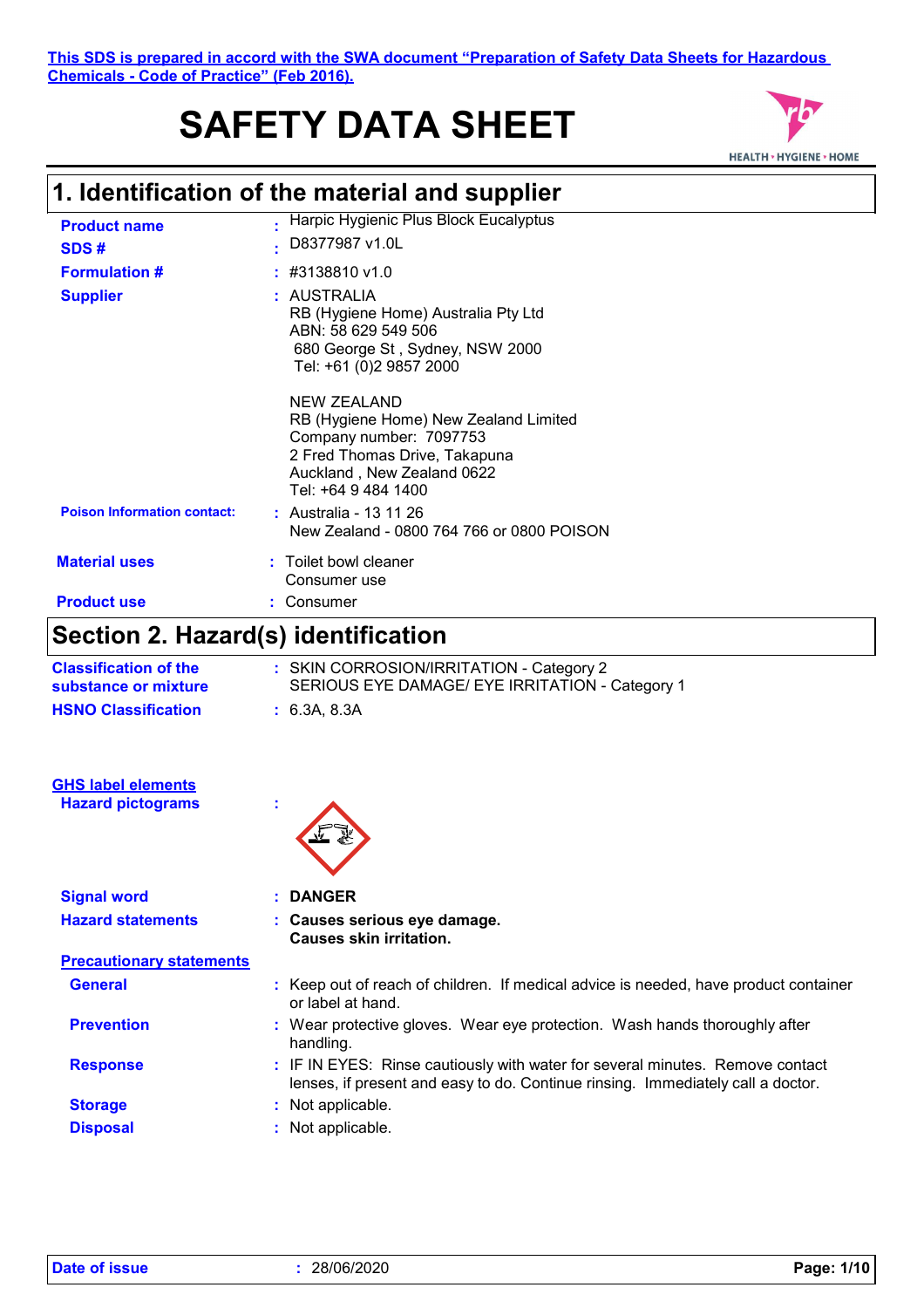# **Section 2. Hazard(s) identification**

**Other hazards which do not :** None known. **result in classification**

### **Section 3. Composition and ingredient information**

**Substance/mixture :**

: Mixture

| <b>Ingredient name</b>         | $%$ (w/w)  | <b>CAS number</b> |
|--------------------------------|------------|-------------------|
| sodium dodecylbenzenesulfonate | ⊩≥30 - <54 | 25155-30-0        |

 **Other Non-hazardous ingredients to 100%**

**Occupational exposure limits, if available, are listed in Section 8.**

### **Section 4. First aid measures**

| <b>Description of necessary first aid measures</b>                                                                                                                                                                                                                                                                                                                                                                                                                                                                                                                                                                                                                                                                                                                                                                                                                                   |
|--------------------------------------------------------------------------------------------------------------------------------------------------------------------------------------------------------------------------------------------------------------------------------------------------------------------------------------------------------------------------------------------------------------------------------------------------------------------------------------------------------------------------------------------------------------------------------------------------------------------------------------------------------------------------------------------------------------------------------------------------------------------------------------------------------------------------------------------------------------------------------------|
| : Get medical attention immediately. Call a poison center or physician. Immediately<br>flush eyes with plenty of water, occasionally lifting the upper and lower eyelids.<br>Check for and remove any contact lenses. Continue to rinse for at least 10 minutes.<br>Chemical burns must be treated promptly by a physician.                                                                                                                                                                                                                                                                                                                                                                                                                                                                                                                                                          |
| Get medical attention immediately. Call a poison center or physician. Remove<br>victim to fresh air and keep at rest in a position comfortable for breathing. If it is<br>suspected that fumes are still present, the rescuer should wear an appropriate mask<br>or self-contained breathing apparatus. If not breathing, if breathing is irregular or if<br>respiratory arrest occurs, provide artificial respiration or oxygen by trained personnel.<br>It may be dangerous to the person providing aid to give mouth-to-mouth<br>resuscitation. If unconscious, place in recovery position and get medical attention<br>immediately. Maintain an open airway. Loosen tight clothing such as a collar, tie,<br>belt or waistband.                                                                                                                                                  |
| Get medical attention immediately. Call a poison center or physician. Flush<br>contaminated skin with plenty of water. Remove contaminated clothing and shoes.<br>Wash contaminated clothing thoroughly with water before removing it, or wear<br>gloves. Continue to rinse for at least 10 minutes. Chemical burns must be treated<br>promptly by a physician. Wash clothing before reuse. Clean shoes thoroughly<br>before reuse.                                                                                                                                                                                                                                                                                                                                                                                                                                                  |
| Get medical attention immediately. Call a poison center or physician. Wash out<br>mouth with water. Remove dentures if any. Remove victim to fresh air and keep at<br>rest in a position comfortable for breathing. If material has been swallowed and the<br>exposed person is conscious, give small quantities of water to drink. Stop if the<br>exposed person feels sick as vomiting may be dangerous. Do not induce vomiting<br>unless directed to do so by medical personnel. If vomiting occurs, the head should<br>be kept low so that vomit does not enter the lungs. Chemical burns must be treated<br>promptly by a physician. Never give anything by mouth to an unconscious person.<br>If unconscious, place in recovery position and get medical attention immediately.<br>Maintain an open airway. Loosen tight clothing such as a collar, tie, belt or<br>waistband. |
|                                                                                                                                                                                                                                                                                                                                                                                                                                                                                                                                                                                                                                                                                                                                                                                                                                                                                      |

**Eye contact :** Causes serious eye damage.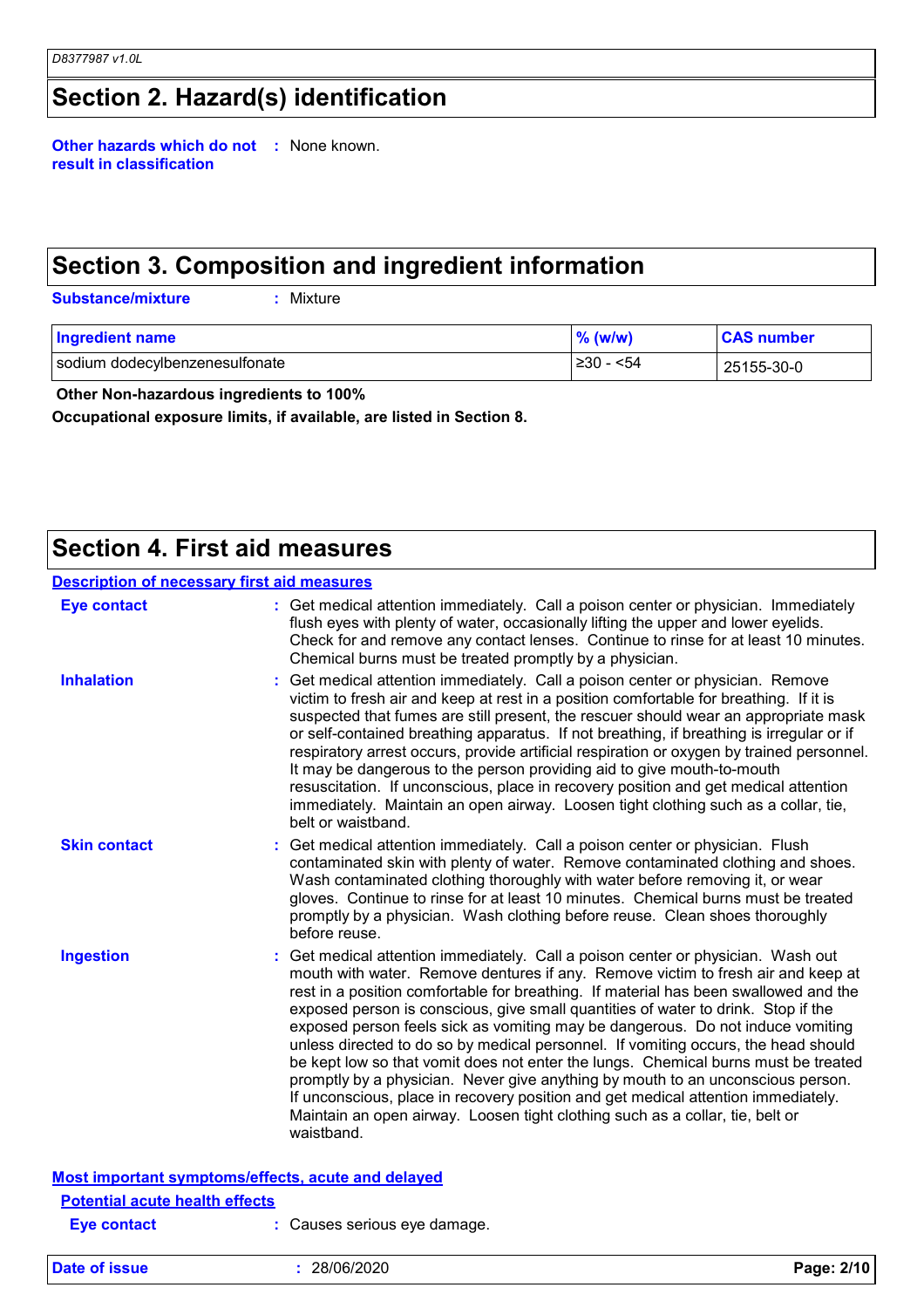### **Section 4. First aid measures**

| <b>Inhalation</b><br>: No known significant effects or critical hazards.<br><b>Skin contact</b><br>: Causes skin irritation. May cause an allergic skin reaction.<br>: No known significant effects or critical hazards.<br><b>Ingestion</b><br>Over-exposure signs/symptoms<br>: Adverse symptoms may include the following:<br><b>Eye contact</b><br>pain<br>watering<br>redness<br><b>Inhalation</b><br>: No specific data.<br>: Adverse symptoms may include the following:<br><b>Skin contact</b><br>pain or irritation<br>redness<br>blistering may occur<br><b>Ingestion</b><br>: No specific data.<br>Indication of immediate medical attention and special treatment needed, if necessary<br>: Treat symptomatically. Contact poison treatment specialist immediately if large<br><b>Notes to physician</b><br>quantities have been ingested or inhaled.<br><b>Specific treatments</b><br>: No specific treatment.<br><b>Protection of first-aiders</b><br>: No action shall be taken involving any personal risk or without suitable training. If it<br>is suspected that fumes are still present, the rescuer should wear an appropriate<br>mask or self-contained breathing apparatus. It may be dangerous to the person<br>providing aid to give mouth-to-mouth resuscitation. Wash contaminated clothing<br>thoroughly with water before removing it, or wear gloves. | טטווסטווו דו וויד וויד ווי |  |
|-------------------------------------------------------------------------------------------------------------------------------------------------------------------------------------------------------------------------------------------------------------------------------------------------------------------------------------------------------------------------------------------------------------------------------------------------------------------------------------------------------------------------------------------------------------------------------------------------------------------------------------------------------------------------------------------------------------------------------------------------------------------------------------------------------------------------------------------------------------------------------------------------------------------------------------------------------------------------------------------------------------------------------------------------------------------------------------------------------------------------------------------------------------------------------------------------------------------------------------------------------------------------------------------------------------------------------------------------------------------------------------|----------------------------|--|
|                                                                                                                                                                                                                                                                                                                                                                                                                                                                                                                                                                                                                                                                                                                                                                                                                                                                                                                                                                                                                                                                                                                                                                                                                                                                                                                                                                                     |                            |  |
|                                                                                                                                                                                                                                                                                                                                                                                                                                                                                                                                                                                                                                                                                                                                                                                                                                                                                                                                                                                                                                                                                                                                                                                                                                                                                                                                                                                     |                            |  |
|                                                                                                                                                                                                                                                                                                                                                                                                                                                                                                                                                                                                                                                                                                                                                                                                                                                                                                                                                                                                                                                                                                                                                                                                                                                                                                                                                                                     |                            |  |
|                                                                                                                                                                                                                                                                                                                                                                                                                                                                                                                                                                                                                                                                                                                                                                                                                                                                                                                                                                                                                                                                                                                                                                                                                                                                                                                                                                                     |                            |  |
|                                                                                                                                                                                                                                                                                                                                                                                                                                                                                                                                                                                                                                                                                                                                                                                                                                                                                                                                                                                                                                                                                                                                                                                                                                                                                                                                                                                     |                            |  |
|                                                                                                                                                                                                                                                                                                                                                                                                                                                                                                                                                                                                                                                                                                                                                                                                                                                                                                                                                                                                                                                                                                                                                                                                                                                                                                                                                                                     |                            |  |
|                                                                                                                                                                                                                                                                                                                                                                                                                                                                                                                                                                                                                                                                                                                                                                                                                                                                                                                                                                                                                                                                                                                                                                                                                                                                                                                                                                                     |                            |  |
|                                                                                                                                                                                                                                                                                                                                                                                                                                                                                                                                                                                                                                                                                                                                                                                                                                                                                                                                                                                                                                                                                                                                                                                                                                                                                                                                                                                     |                            |  |
|                                                                                                                                                                                                                                                                                                                                                                                                                                                                                                                                                                                                                                                                                                                                                                                                                                                                                                                                                                                                                                                                                                                                                                                                                                                                                                                                                                                     |                            |  |
|                                                                                                                                                                                                                                                                                                                                                                                                                                                                                                                                                                                                                                                                                                                                                                                                                                                                                                                                                                                                                                                                                                                                                                                                                                                                                                                                                                                     |                            |  |
|                                                                                                                                                                                                                                                                                                                                                                                                                                                                                                                                                                                                                                                                                                                                                                                                                                                                                                                                                                                                                                                                                                                                                                                                                                                                                                                                                                                     |                            |  |
|                                                                                                                                                                                                                                                                                                                                                                                                                                                                                                                                                                                                                                                                                                                                                                                                                                                                                                                                                                                                                                                                                                                                                                                                                                                                                                                                                                                     |                            |  |

**See toxicological information (Section 11)**

# **Section 5. Fire-fighting measures**

| <b>Extinguishing media</b>                             |                                                                                                                                                                                                     |
|--------------------------------------------------------|-----------------------------------------------------------------------------------------------------------------------------------------------------------------------------------------------------|
| <b>Suitable extinguishing</b><br>media                 | : Use an extinguishing agent suitable for the surrounding fire.                                                                                                                                     |
| <b>Unsuitable extinguishing</b><br>media               | : None known.                                                                                                                                                                                       |
| <b>Specific hazards arising</b><br>from the chemical   | : No specific fire or explosion hazard.                                                                                                                                                             |
| <b>Hazardous thermal</b><br>decomposition products     | : Decomposition products may include the following materials:<br>carbon dioxide<br>carbon monoxide<br>sulfur oxides<br>metal oxide/oxides                                                           |
| <b>Special protective actions</b><br>for fire-fighters | : Promptly isolate the scene by removing all persons from the vicinity of the incident if<br>there is a fire. No action shall be taken involving any personal risk or without<br>suitable training. |
| <b>Special protective actions</b><br>for fire-fighters | : Fire-fighters should wear appropriate protective equipment and self-contained<br>breathing apparatus (SCBA) with a full face-piece operated in positive pressure<br>mode.                         |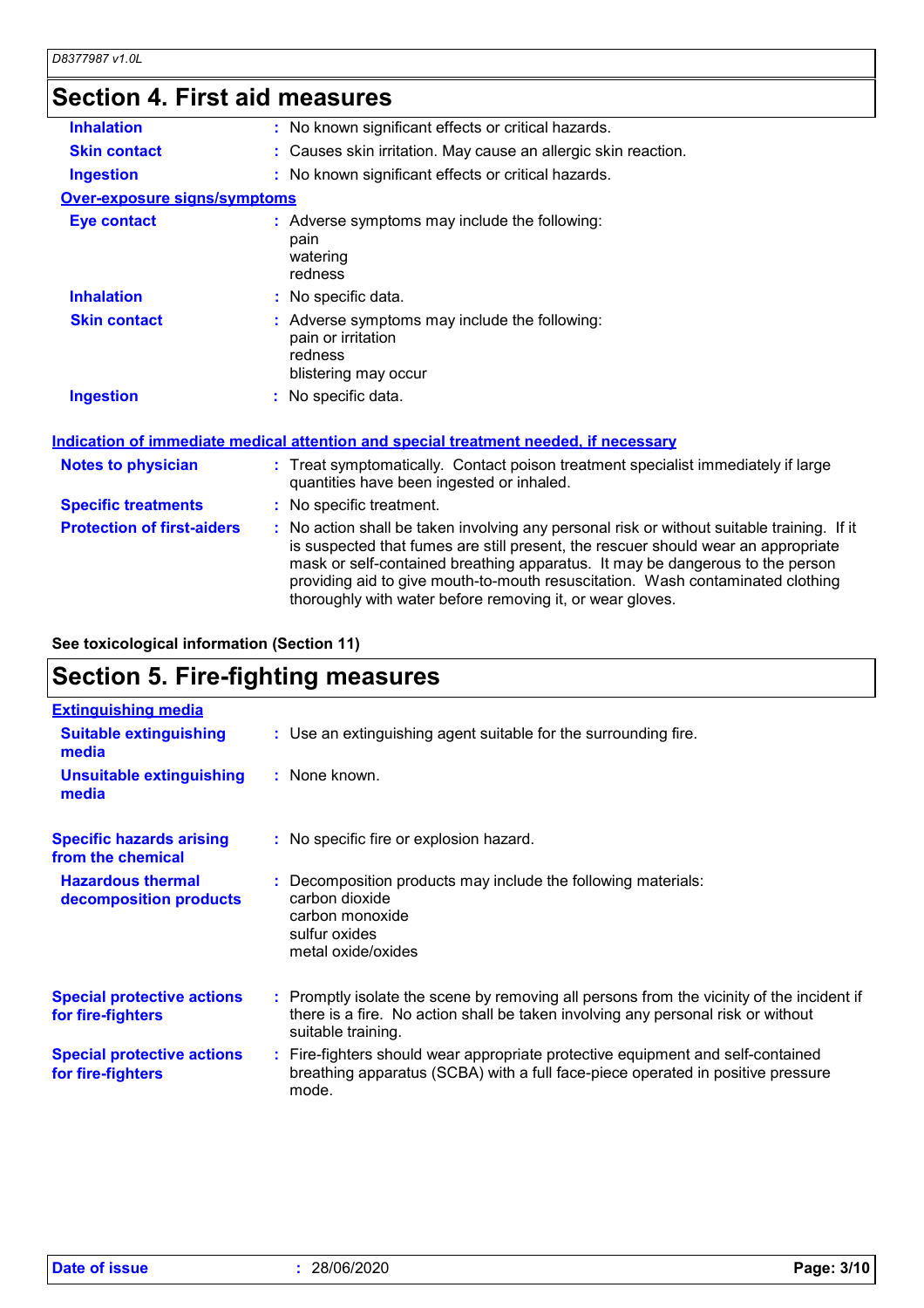### **Section 6. Accidental release measures**

|                                                              | <b>Personal precautions, protective equipment and emergency procedures</b>                                                                                                                                                                                                                                                                                                                                                                         |
|--------------------------------------------------------------|----------------------------------------------------------------------------------------------------------------------------------------------------------------------------------------------------------------------------------------------------------------------------------------------------------------------------------------------------------------------------------------------------------------------------------------------------|
| For non-emergency<br>personnel                               | : No action shall be taken involving any personal risk or without suitable training.<br>Evacuate surrounding areas. Keep unnecessary and unprotected personnel from<br>entering. Do not touch or walk through spilled material. Provide adequate<br>ventilation. Wear appropriate respirator when ventilation is inadequate. Put on<br>appropriate personal protective equipment.                                                                  |
|                                                              | For emergency responders : If specialized clothing is required to deal with the spillage, take note of any<br>information in Section 8 on suitable and unsuitable materials. See also the<br>information in "For non-emergency personnel".                                                                                                                                                                                                         |
| <b>Environmental precautions</b>                             | : Avoid dispersal of spilled material and runoff and contact with soil, waterways,<br>drains and sewers. Inform the relevant authorities if the product has caused<br>environmental pollution (sewers, waterways, soil or air).                                                                                                                                                                                                                    |
| <b>Methods and materials for containment and cleaning up</b> |                                                                                                                                                                                                                                                                                                                                                                                                                                                    |
| <b>Small spill</b>                                           | : Move containers from spill area. Avoid dust generation. Using a vacuum with<br>HEPA filter will reduce dust dispersal. Place spilled material in a designated,<br>labeled waste container. Dispose of via a licensed waste disposal contractor.                                                                                                                                                                                                  |
| <b>Large spill</b>                                           | : Move containers from spill area. Approach release from upwind. Prevent entry into<br>sewers, water courses, basements or confined areas. Avoid dust generation. Do<br>not dry sweep. Vacuum dust with equipment fitted with a HEPA filter and place in a<br>closed, labeled waste container. Dispose of via a licensed waste disposal<br>contractor. Note: see Section 1 for emergency contact information and Section 13<br>for waste disposal. |

**See Section 1 for emergency contact information.**

**See Section 8 for information on appropriate personal protective equipment.**

**See Section 13 for additional waste treatment information.**

#### **Section 7. Handling and storage**

| <b>Precautions for safe handling</b>                                             |                                                                                                                                                                                                                                                                                                                                                                                                                                                                                                                                   |
|----------------------------------------------------------------------------------|-----------------------------------------------------------------------------------------------------------------------------------------------------------------------------------------------------------------------------------------------------------------------------------------------------------------------------------------------------------------------------------------------------------------------------------------------------------------------------------------------------------------------------------|
| <b>Protective measures</b>                                                       | : Put on appropriate personal protective equipment (see Section 8). Do not get in<br>eyes or on skin or clothing. Do not ingest. If during normal use the material<br>presents a respiratory hazard, use only with adequate ventilation or wear<br>appropriate respirator. Keep in the original container or an approved alternative<br>made from a compatible material, kept tightly closed when not in use. Empty<br>containers retain product residue and can be hazardous. Do not reuse container.                            |
| <b>Advice on general</b><br>occupational hygiene                                 | : Eating, drinking and smoking should be prohibited in areas where this material is<br>handled, stored and processed. Workers should wash hands and face before<br>eating, drinking and smoking. Remove contaminated clothing and protective<br>equipment before entering eating areas. See also Section 8 for additional<br>information on hygiene measures.                                                                                                                                                                     |
| <b>Conditions for safe storage,</b><br>including any<br><b>incompatibilities</b> | : Store in accordance with local regulations. Store in original container protected<br>from direct sunlight in a dry, cool and well-ventilated area, away from incompatible<br>materials (see Section 10) and food and drink. Store locked up. Keep container<br>tightly closed and sealed until ready for use. Containers that have been opened<br>must be carefully resealed and kept upright to prevent leakage. Do not store in<br>unlabeled containers. Use appropriate containment to avoid environmental<br>contamination. |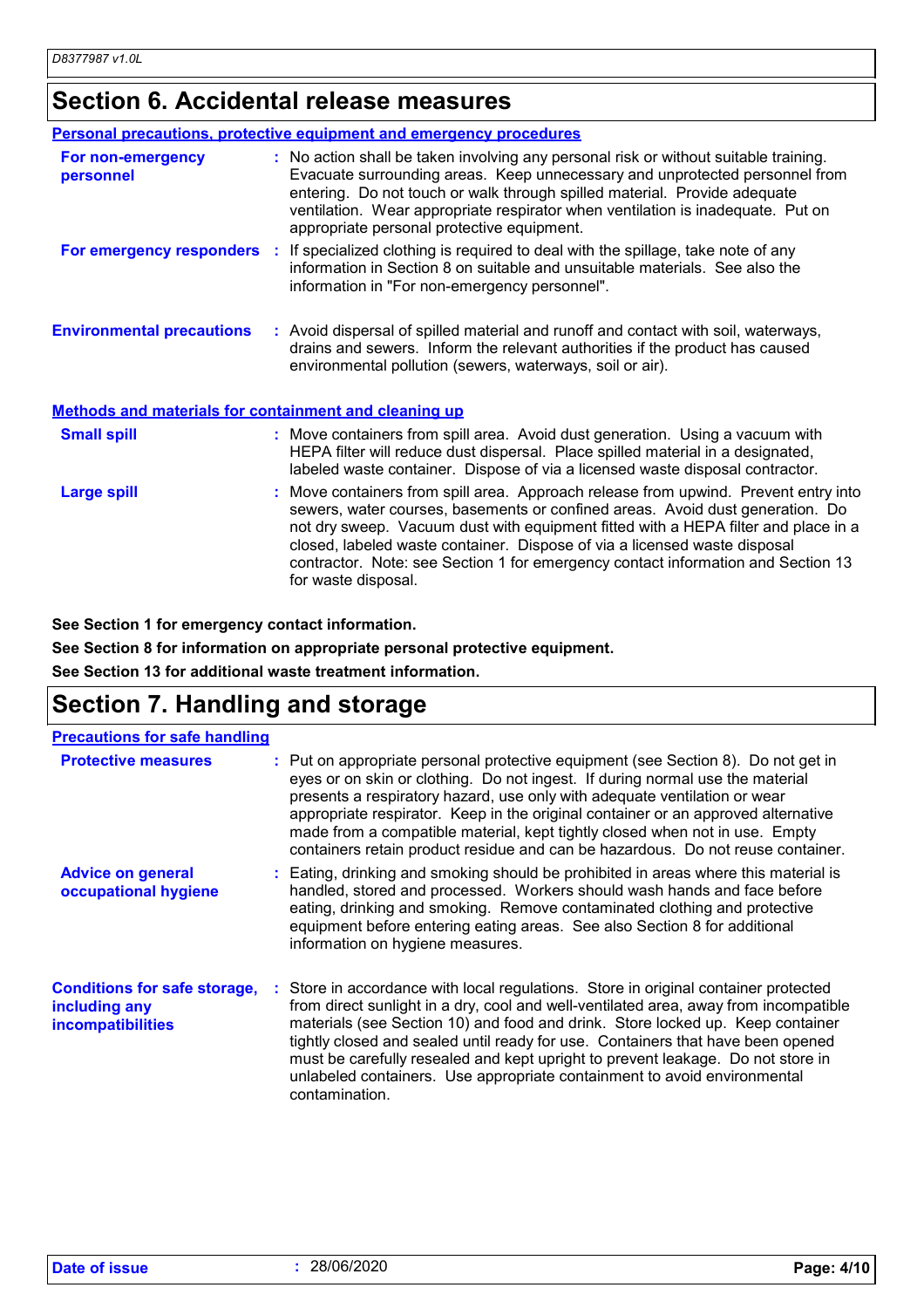# **Section 8. Exposure controls and personal protection**

| <b>Control parameters</b>                         |                                                                                                                                                                                                                                                                                                                                                                                                                                                                                                                                                                                                                           |
|---------------------------------------------------|---------------------------------------------------------------------------------------------------------------------------------------------------------------------------------------------------------------------------------------------------------------------------------------------------------------------------------------------------------------------------------------------------------------------------------------------------------------------------------------------------------------------------------------------------------------------------------------------------------------------------|
| <b>Australia</b>                                  |                                                                                                                                                                                                                                                                                                                                                                                                                                                                                                                                                                                                                           |
| <b>Occupational exposure limits</b><br>None.      |                                                                                                                                                                                                                                                                                                                                                                                                                                                                                                                                                                                                                           |
| <b>New Zealand</b>                                |                                                                                                                                                                                                                                                                                                                                                                                                                                                                                                                                                                                                                           |
| <b>Occupational exposure limits</b>               | : No exposure standard allocated.                                                                                                                                                                                                                                                                                                                                                                                                                                                                                                                                                                                         |
| <b>Appropriate engineering</b><br><b>controls</b> | : If user operations generate dust, fumes, gas, vapor or mist, use process enclosures,<br>local exhaust ventilation or other engineering controls to keep worker exposure to<br>airborne contaminants below any recommended or statutory limits.                                                                                                                                                                                                                                                                                                                                                                          |
| <b>Environmental exposure</b><br><b>controls</b>  | : Emissions from ventilation or work process equipment should be checked to ensure<br>they comply with the requirements of environmental protection legislation. In some<br>cases, fume scrubbers, filters or engineering modifications to the process<br>equipment will be necessary to reduce emissions to acceptable levels.                                                                                                                                                                                                                                                                                           |
| <b>Individual protection measures</b>             |                                                                                                                                                                                                                                                                                                                                                                                                                                                                                                                                                                                                                           |
| <b>Hygiene measures</b>                           | : Wash hands, forearms and face thoroughly after handling chemical products, before<br>eating, smoking and using the lavatory and at the end of the working period.<br>Appropriate techniques should be used to remove potentially contaminated clothing.<br>Wash contaminated clothing before reusing. Ensure that eyewash stations and<br>safety showers are close to the workstation location.                                                                                                                                                                                                                         |
| <b>Eye/face protection</b>                        | Safety eyewear complying with an approved standard should be used when a risk<br>assessment indicates this is necessary to avoid exposure to liquid splashes, mists,<br>gases or dusts. If contact is possible, the following protection should be worn,<br>unless the assessment indicates a higher degree of protection: chemical splash<br>goggles and/or face shield. If inhalation hazards exist, a full-face respirator may be<br>required instead.                                                                                                                                                                 |
| <b>Skin protection</b>                            |                                                                                                                                                                                                                                                                                                                                                                                                                                                                                                                                                                                                                           |
| <b>Hand protection</b>                            | : Chemical-resistant, impervious gloves complying with an approved standard should<br>be worn at all times when handling chemical products if a risk assessment indicates<br>this is necessary. Considering the parameters specified by the glove manufacturer,<br>check during use that the gloves are still retaining their protective properties. It<br>should be noted that the time to breakthrough for any glove material may be<br>different for different glove manufacturers. In the case of mixtures, consisting of<br>several substances, the protection time of the gloves cannot be accurately<br>estimated. |
| <b>Body protection</b>                            | : Personal protective equipment for the body should be selected based on the task<br>being performed and the risks involved and should be approved by a specialist<br>before handling this product.                                                                                                                                                                                                                                                                                                                                                                                                                       |
| <b>Other skin protection</b>                      | : Appropriate footwear and any additional skin protection measures should be<br>selected based on the task being performed and the risks involved and should be<br>approved by a specialist before handling this product.                                                                                                                                                                                                                                                                                                                                                                                                 |
| <b>Respiratory protection</b>                     | : Based on the hazard and potential for exposure, select a respirator that meets the<br>appropriate standard or certification. Respirators must be used according to a<br>respiratory protection program to ensure proper fitting, training, and other important<br>aspects of use.                                                                                                                                                                                                                                                                                                                                       |

# **Section 9. Physical and chemical properties**

| <b>Appearance</b>     |                                       |
|-----------------------|---------------------------------------|
| <b>Physical state</b> | : Solid. [Block]                      |
| <b>Color</b>          | : Not available.                      |
| Odor                  | Fragrant<br>÷.                        |
| <b>Odor threshold</b> | : Not available.                      |
| рH                    | : 6.5 to 11 [Conc. (% w/w): $100\%$ ] |

**Date of issue :** 28/06/2020 **Page: 5/10**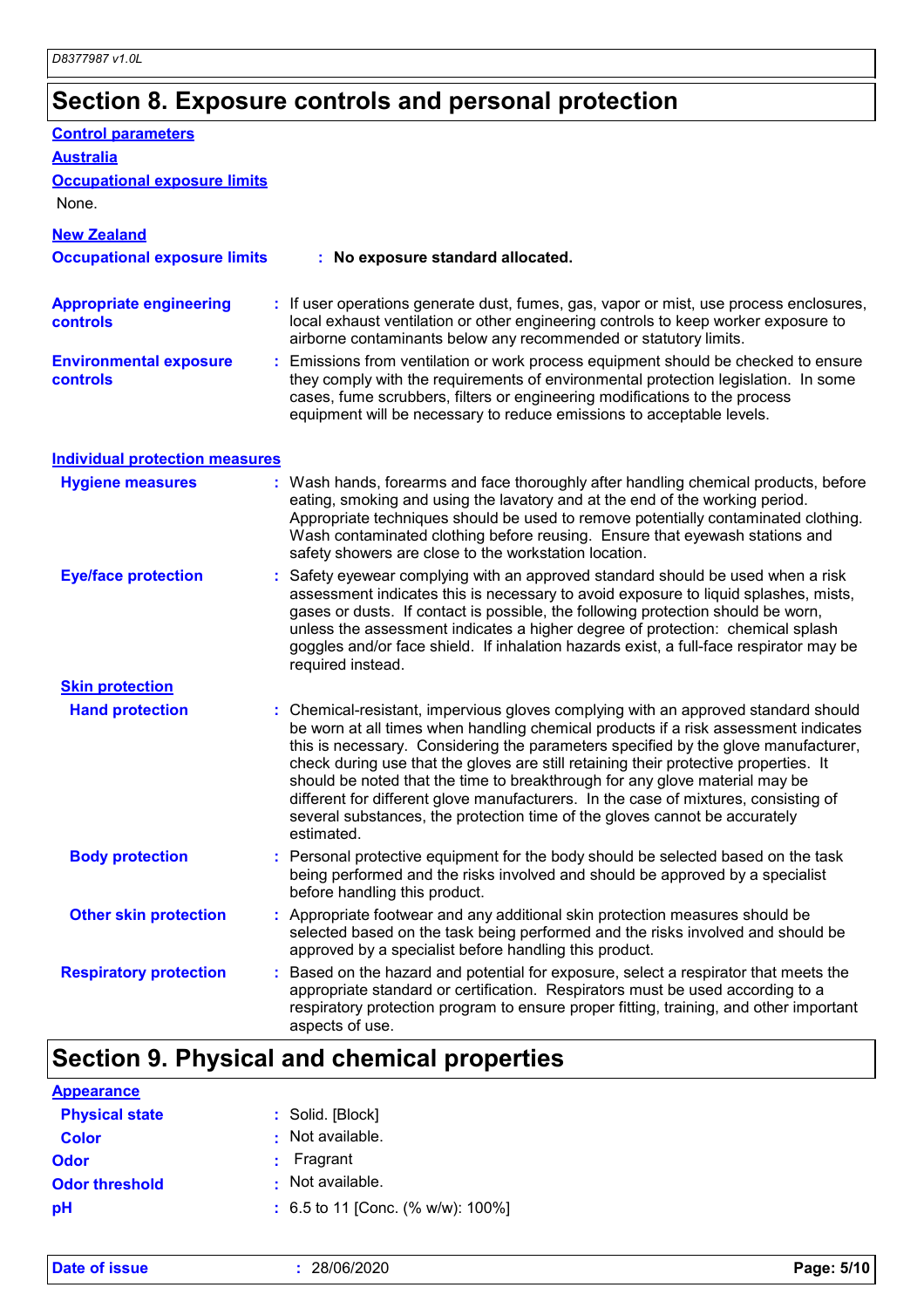# **Section 9. Physical and chemical properties**

| <b>Melting point</b>                              | $:$ Not available.                                                   |
|---------------------------------------------------|----------------------------------------------------------------------|
| <b>Boiling point</b>                              | $:$ Not available.                                                   |
| <b>Flash point</b>                                | : Closed cup: $>93.3^{\circ}$ C                                      |
| <b>Evaporation rate</b>                           | $:$ Not available.                                                   |
| <b>Flammability (solid, gas)</b>                  | $:$ Not available.                                                   |
| Lower and upper explosive<br>(flammable) limits   | : Not available.                                                     |
| <b>Vapor pressure</b>                             | $:$ Not available.                                                   |
| <b>Vapor density</b>                              | $:$ Not available.                                                   |
| <b>Relative density</b>                           | $:$ Not available.                                                   |
| <b>Solubility</b>                                 | Easily soluble in the following materials: cold water and hot water. |
| <b>Solubility in water</b>                        | $:$ Not available.                                                   |
| <b>Partition coefficient: n-</b><br>octanol/water | $:$ Not available.                                                   |
| <b>Auto-ignition temperature</b>                  | $:$ Not available.                                                   |
| <b>Decomposition temperature</b>                  | $:$ Not available.                                                   |
| <b>Viscosity</b>                                  | $:$ Not available.                                                   |
| Flow time (ISO 2431)                              | Not available.                                                       |

# **Section 10. Stability and reactivity**

| <b>Reactivity</b>                            | : No specific test data related to reactivity available for this product or its ingredients.              |
|----------------------------------------------|-----------------------------------------------------------------------------------------------------------|
| <b>Chemical stability</b>                    | : The product is stable.                                                                                  |
| <b>Possibility of hazardous</b><br>reactions | : Under normal conditions of storage and use, hazardous reactions will not occur.                         |
| <b>Conditions to avoid</b>                   | : No specific data.                                                                                       |
| <b>Incompatible materials</b>                | : No specific data.                                                                                       |
| <b>Hazardous decomposition</b><br>products   | : Under normal conditions of storage and use, hazardous decomposition products<br>should not be produced. |

### **Section 11. Toxicological information**

#### **Information on toxicological effects**

| <b>Product/ingredient name</b>                           | <b>Result</b>                                                       |                | <b>Species</b>        |              | <b>Dose</b> |                            | <b>Exposure</b>    |
|----------------------------------------------------------|---------------------------------------------------------------------|----------------|-----------------------|--------------|-------------|----------------------------|--------------------|
| sodium<br>dodecylbenzenesulfonate                        | LD50 Oral                                                           |                | Rat - Male,<br>Female |              |             | 1080 mg/kg                 |                    |
| <b>Conclusion/Summary</b><br><b>Irritation/Corrosion</b> | : Based on available data, the classification criteria are not met. |                |                       |              |             |                            |                    |
| <b>Product/ingredient name</b>                           | <b>Result</b>                                                       | <b>Species</b> |                       | <b>Score</b> |             | <b>Exposure</b>            | <b>Observation</b> |
| sodium<br>dodecylbenzenesulfonate                        | Eyes - Severe irritant                                              | Rabbit         |                       |              |             | 24 hours 250<br>Micrograms |                    |
|                                                          | Eyes - Severe irritant                                              | Rabbit         |                       |              |             | 1 Percent                  |                    |
|                                                          |                                                                     |                |                       |              |             | 24 hours 20                |                    |
|                                                          | Skin - Moderate irritant                                            | l Rabbit       |                       |              |             | milligrams                 |                    |

**Conclusion/Summary**

**Date of issue :** 28/06/2020 **Page: 6/10**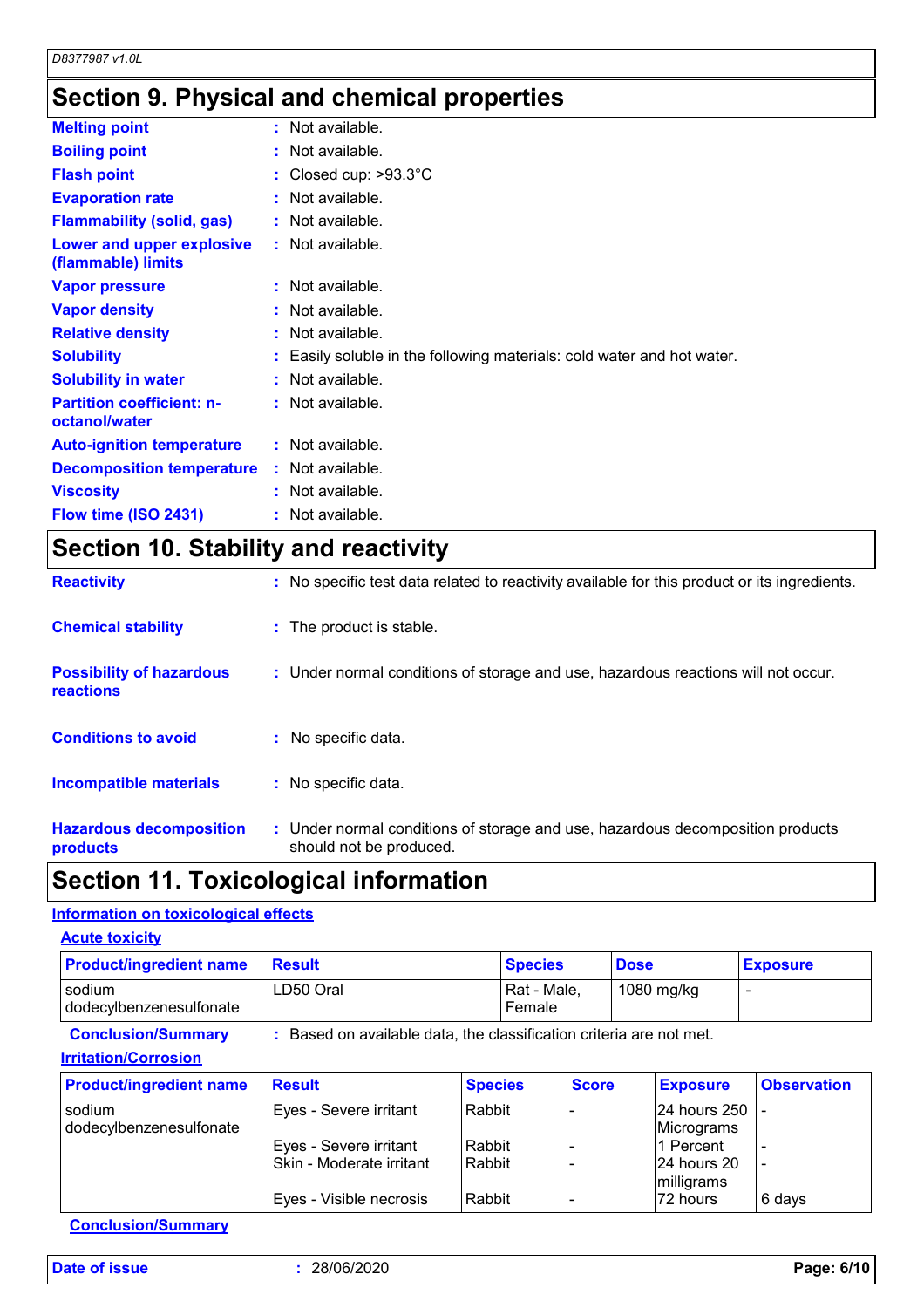# **Section 11. Toxicological information**

| <b>Skin</b>                                               |                                                                                     |
|-----------------------------------------------------------|-------------------------------------------------------------------------------------|
|                                                           | : Based on Calculation method: Causes skin irritation.                              |
| <b>Eyes</b>                                               | : Based on Calculation method: Causes serious eye damage.                           |
| <b>Respiratory</b>                                        | : Based on available data, the classification criteria are not met.                 |
| <b>Sensitization</b>                                      |                                                                                     |
| Not available.                                            |                                                                                     |
| <b>Conclusion/Summary</b>                                 |                                                                                     |
| <b>Skin</b>                                               | : Based on available data, the classification criteria are not met.                 |
| <b>Respiratory</b>                                        | : Based on available data, the classification criteria are not met.                 |
| <b>Mutagenicity</b>                                       |                                                                                     |
| Not available.                                            |                                                                                     |
| <b>Conclusion/Summary</b>                                 | : Based on available data, the classification criteria are not met.                 |
| <b>Carcinogenicity</b>                                    |                                                                                     |
| Not available.                                            |                                                                                     |
| <b>Conclusion/Summary</b>                                 | : Based on available data, the classification criteria are not met.                 |
| <b>Reproductive toxicity</b>                              |                                                                                     |
| Not available.                                            |                                                                                     |
| <b>Conclusion/Summary</b>                                 | : Based on available data, the classification criteria are not met.                 |
| <b>Teratogenicity</b>                                     |                                                                                     |
| Not available.                                            |                                                                                     |
| <b>Conclusion/Summary</b>                                 | : Based on available data, the classification criteria are not met.                 |
| Specific target organ toxicity (single exposure)          |                                                                                     |
| Not available.                                            |                                                                                     |
|                                                           |                                                                                     |
|                                                           |                                                                                     |
| <b>Specific target organ toxicity (repeated exposure)</b> |                                                                                     |
| Not available.                                            |                                                                                     |
| <b>Aspiration hazard</b>                                  |                                                                                     |
| Not available.                                            |                                                                                     |
|                                                           |                                                                                     |
| <b>Information on the likely</b><br>routes of exposure    | : Not available.                                                                    |
| <b>Potential acute health effects</b>                     |                                                                                     |
| <b>Eye contact</b>                                        | : Causes serious eye damage.                                                        |
| <b>Inhalation</b>                                         | : No known significant effects or critical hazards.                                 |
| <b>Skin contact</b>                                       | : Causes skin irritation. May cause an allergic skin reaction.                      |
| <b>Ingestion</b>                                          | : No known significant effects or critical hazards.                                 |
|                                                           |                                                                                     |
|                                                           | <b>Symptoms related to the physical, chemical and toxicological characteristics</b> |
| <b>Eye contact</b>                                        | : Adverse symptoms may include the following:                                       |
|                                                           | pain                                                                                |
|                                                           | watering<br>redness                                                                 |
| <b>Inhalation</b>                                         | : No specific data.                                                                 |
| <b>Skin contact</b>                                       | : Adverse symptoms may include the following:                                       |
|                                                           | pain or irritation                                                                  |
|                                                           | redness                                                                             |
| <b>Ingestion</b>                                          | blistering may occur<br>: No specific data.                                         |

#### **Delayed and immediate effects and also chronic effects from short and long term exposure**

| <b>Date of issue</b> | 28/06/2020 | 7/10<br>Page: |
|----------------------|------------|---------------|
|                      |            |               |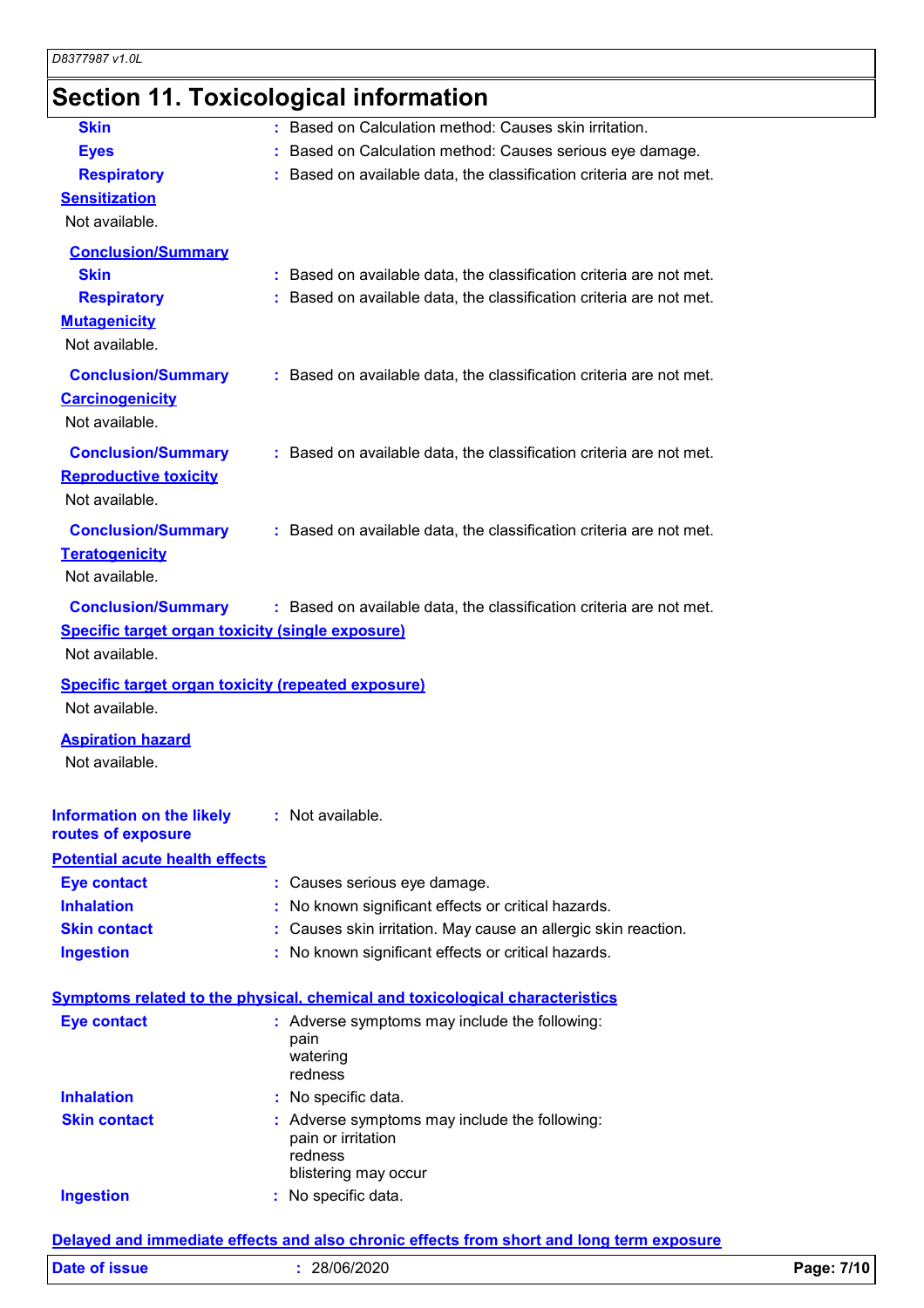# **Section 11. Toxicological information**

| <b>Short term exposure</b>                        |                                                                     |
|---------------------------------------------------|---------------------------------------------------------------------|
| <b>Potential immediate</b><br>effects             | $:$ Not available.                                                  |
| <b>Potential delayed effects : Not available.</b> |                                                                     |
| <b>Long term exposure</b>                         |                                                                     |
| <b>Potential immediate</b><br><b>effects</b>      | $:$ Not available.                                                  |
| <b>Potential delayed effects : Not available.</b> |                                                                     |
| <b>Potential chronic health effects</b>           |                                                                     |
| Not available.                                    |                                                                     |
| <b>Conclusion/Summary</b>                         | : Based on available data, the classification criteria are not met. |
| <b>General</b>                                    | : No known significant effects or critical hazards.                 |
| <b>Carcinogenicity</b>                            | : No known significant effects or critical hazards.                 |
| <b>Mutagenicity</b>                               | : No known significant effects or critical hazards.                 |
| <b>Teratogenicity</b>                             | : No known significant effects or critical hazards.                 |
| <b>Developmental effects</b>                      | : No known significant effects or critical hazards.                 |
| <b>Fertility effects</b>                          | : No known significant effects or critical hazards.                 |

#### **Numerical measures of toxicity**

|  | <b>Acute toxicity estimates</b> |  |
|--|---------------------------------|--|
|  |                                 |  |

| <b>Route</b> | <b>ATE value</b> |
|--------------|------------------|
| Oral         | 3375 mg/kg       |

# **Section 12. Ecological information**

#### **Toxicity**

| <b>Product/ingredient name</b>    | <b>Result</b>                                                                     | <b>Species</b>                                                           | <b>Exposure</b> |
|-----------------------------------|-----------------------------------------------------------------------------------|--------------------------------------------------------------------------|-----------------|
| sodium<br>dodecylbenzenesulfonate | Acute EC50 29000 µg/l Fresh water                                                 | Algae - Chlorella pyrenoidosa -<br>Exponential growth phase              | 96 hours        |
|                                   | Acute EC50 7.81 mg/l Fresh water                                                  | Crustaceans - Ceriodaphnia<br>dubia - Neonate                            | 48 hours        |
|                                   | Acute EC50 5.88 ppm Fresh water                                                   | Daphnia - Daphnia magna                                                  | 48 hours        |
|                                   | Acute IC50 112.4 mg/l Fresh water                                                 | Algae - Pseudokirchneriella<br>subcapitata - Exponential<br>growth phase | 72 hours        |
|                                   | Acute LC50 1.18 ppm Fresh water                                                   | Fish - Lepomis macrochirus                                               | 96 hours        |
| <b>Conclusion/Summary</b>         | : Based on Calculation Method: Harmful to aquatic life with long lasting effects. |                                                                          |                 |

#### **Persistence and degradability**

**Conclusion/Summary :** Based on available data, the classification criteria are not met.

#### **Bioaccumulative potential**

| <b>Product/ingredient name</b> | <b>LogP</b> <sub>ow</sub> | <b>BCF</b> | <b>Potential</b> |
|--------------------------------|---------------------------|------------|------------------|
| sodium                         | . 96                      |            | low              |
| dodecylbenzenesulfonate        |                           |            |                  |

| <b>Mobility in soil</b>                                 |                  |            |
|---------------------------------------------------------|------------------|------------|
| <b>Soil/water partition</b><br><b>coefficient (Koc)</b> | : Not available. |            |
| <b>Date of issue</b>                                    | 28/06/2020       | Page: 8/10 |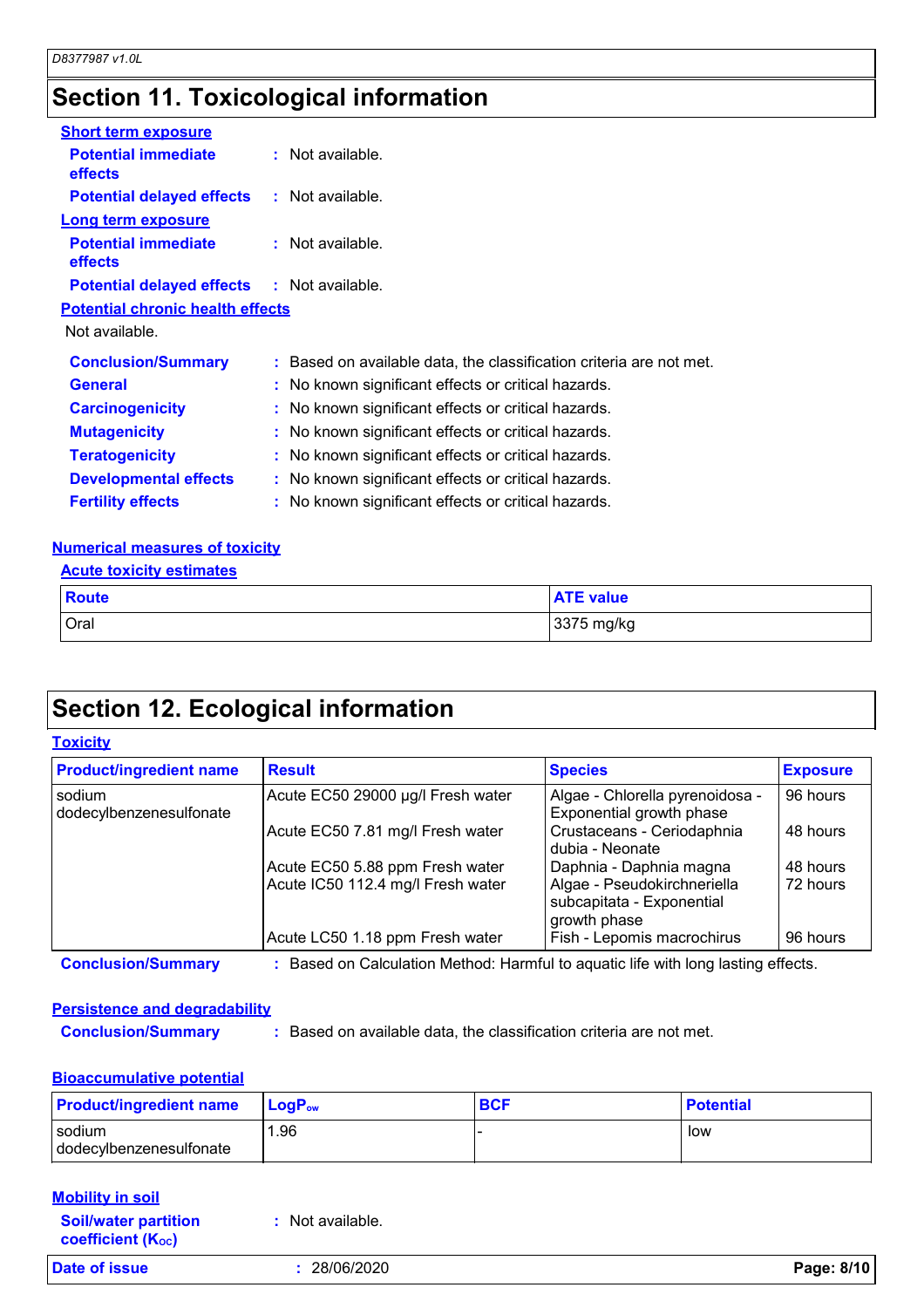### **Section 12. Ecological information**

**Other adverse effects :** No known significant effects or critical hazards.

### **Section 13. Disposal considerations**

The generation of waste should be avoided or minimized wherever possible. Disposal of this product, solutions and any by-products should at all times comply with the requirements of environmental protection and waste disposal legislation and any regional local authority requirements. Dispose of surplus and nonrecyclable products via a licensed waste disposal contractor. Waste should not be disposed of untreated to the sewer unless fully compliant with the requirements of all authorities with jurisdiction. Waste packaging should be recycled. Incineration or landfill should only be considered when recycling is not feasible. This material and its container must be disposed of in a safe way. Care should be taken when handling emptied containers that have not been cleaned or rinsed out. Empty containers or liners may retain some product residues. Avoid dispersal of spilled material and runoff and contact with soil, waterways, drains and sewers. **Disposal methods :**

## **Section 14. Transport information**

|                                      | <b>ADG</b>               | <b>ADR/RID</b> | <b>IMDG</b>    | <b>IATA</b>    |
|--------------------------------------|--------------------------|----------------|----------------|----------------|
| <b>UN number</b>                     | Not regulated.           | Not regulated. | Not regulated. | Not regulated. |
| <b>UN proper</b><br>shipping name    |                          |                |                |                |
| <b>Transport hazard</b><br>class(es) | $\overline{\phantom{a}}$ |                |                |                |
| <b>Packing group</b>                 | $\overline{\phantom{a}}$ |                |                |                |
| <b>Environmental</b><br>hazards      | No.                      | No.            | No.            | No.            |

**Special precautions for user Transport within user's premises:** always transport in closed containers that are **:** upright and secure. Ensure that persons transporting the product know what to do in the event of an accident or spillage.

**Transport in bulk according to Annex II of MARPOL and :** Not available.

**the IBC Code**

### **Section 15. Regulatory information**

#### **Standard Uniform Schedule of Medicine and Poisons**

Schedule 5 CAUTION

**Model Work Health and Safety Regulations - Scheduled Substances**

#### **Ingredient name**

sodium dodecylbenzenesulfonate

| Date of issue                                               | 28/06/2020                               | Page: 9/10 |
|-------------------------------------------------------------|------------------------------------------|------------|
| <b>Approved Handler</b><br><b>Requirement</b>               | : No.                                    |            |
| <b>HSNO Approval Number</b>                                 | : HSR002530                              |            |
| <b>HSNO Group Standard</b>                                  | : Cleaning Products (Subsidiary Hazard)  |            |
| <b>New Zealand Inventory of</b><br><b>Chemicals (NZIoC)</b> | : All components are listed or exempted. |            |
| <b>Australia inventory (AICS)</b>                           | : All components are listed or exempted. |            |